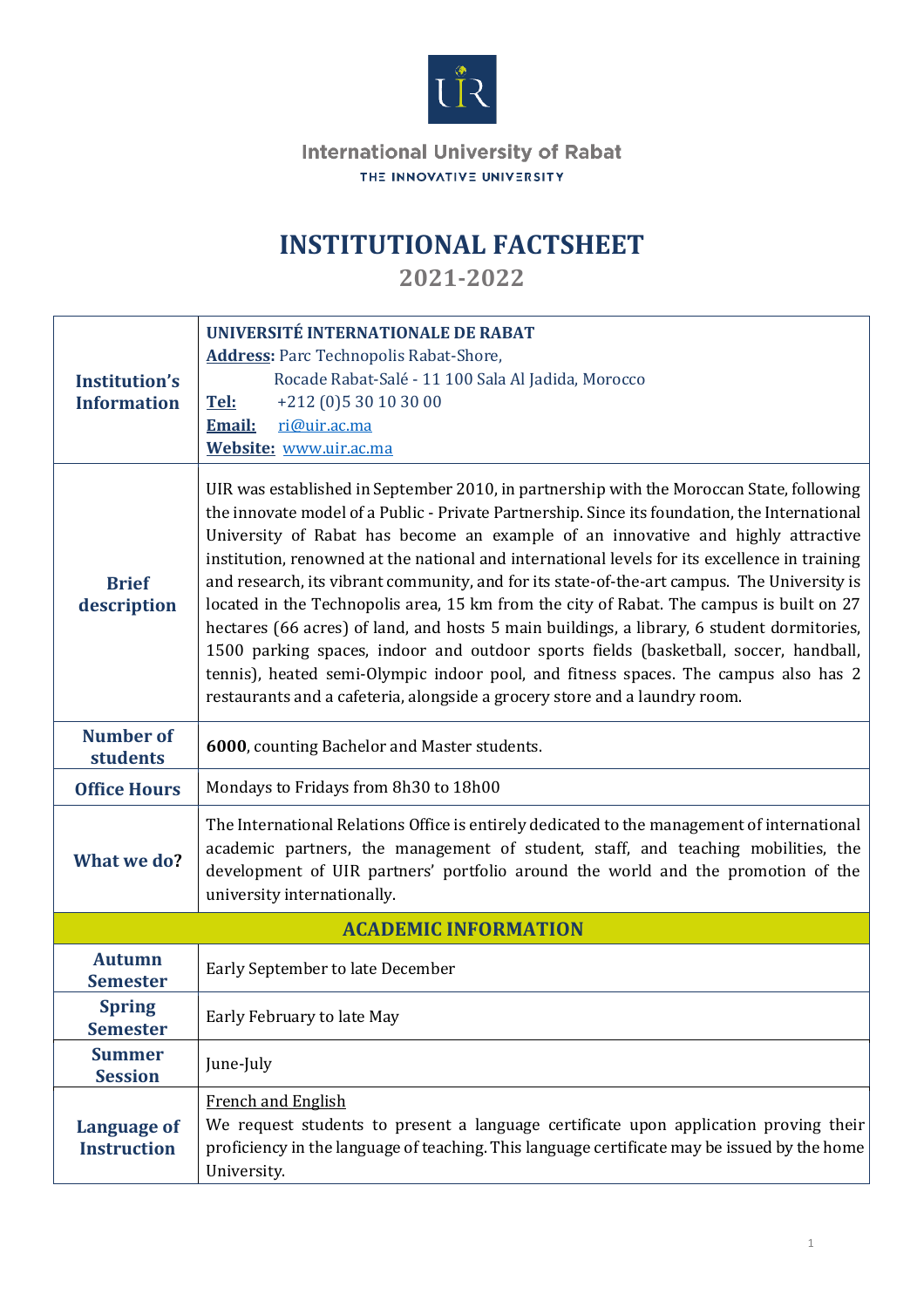| <b>Course Offer</b><br>(Course Lists for<br>International<br>Exchange<br>Students) | These courses are open to international exchange students. The course offer is subject to<br>change.<br><b>COLLEGE OF LAW AND POLITICAL AND SOCIAL SCIENCES:</b><br><b>Political Science Course List Spring 2022</b><br>➤<br><b>Law Course List</b><br>➤<br><b>MEdiNA Course List Spring 2022</b><br>➤<br><b>COLLEGE OF MANAGEMENT</b><br><b>Business Course List</b><br><b>COLLEGE OF ARCHITECTURE &amp; ENGINEERING</b><br><b>Architecture Course List</b><br>➤<br><b>Automotive &amp; Aerospace Engineering Course List</b><br>➤ |                           |              |                     |                   |
|------------------------------------------------------------------------------------|-------------------------------------------------------------------------------------------------------------------------------------------------------------------------------------------------------------------------------------------------------------------------------------------------------------------------------------------------------------------------------------------------------------------------------------------------------------------------------------------------------------------------------------|---------------------------|--------------|---------------------|-------------------|
|                                                                                    | UIR grades range from 0 to 20 in accordance with the European Credit Transfer System<br>(ECTS). Credit is granted only in courses in which a minimum of 10/20 has been obtained.<br>Please take into account the following equivalences:                                                                                                                                                                                                                                                                                            |                           |              |                     |                   |
| <b>Grading</b><br><b>System</b>                                                    | <b>DISTINCTION</b>                                                                                                                                                                                                                                                                                                                                                                                                                                                                                                                  | <b>20 POINTS SCALE</b>    | <b>GPA</b>   | <b>LETTER GRADE</b> | <b>PERCENTAGE</b> |
|                                                                                    | Excellent                                                                                                                                                                                                                                                                                                                                                                                                                                                                                                                           | 17 and above              | 4.0          | $A+$                | 95-100            |
|                                                                                    | Very Good                                                                                                                                                                                                                                                                                                                                                                                                                                                                                                                           | $15 - 16$                 | 3.7          | $A-$                | 85-94             |
|                                                                                    | Good                                                                                                                                                                                                                                                                                                                                                                                                                                                                                                                                | 13-14                     | 3.2          | $B+$                | 80-84             |
|                                                                                    | Satisfactory                                                                                                                                                                                                                                                                                                                                                                                                                                                                                                                        | $11 - 12$                 | 2.8          | $B -$               | 70-79             |
|                                                                                    | Sufficient/Pass                                                                                                                                                                                                                                                                                                                                                                                                                                                                                                                     | 10                        | 2.0          | $\mathsf{C}$        | 61-69             |
|                                                                                    | Fail                                                                                                                                                                                                                                                                                                                                                                                                                                                                                                                                | Any grade below<br>10/20  | $\mathbf{0}$ | F                   | Below 60%         |
|                                                                                    |                                                                                                                                                                                                                                                                                                                                                                                                                                                                                                                                     | <b>AN EXCHANGE AT UIR</b> |              |                     |                   |
| <b>Nomination</b><br>deadlines for<br>partner<br>universities                      | Fall: March 15th<br>Spring: October 15th                                                                                                                                                                                                                                                                                                                                                                                                                                                                                            |                           |              |                     |                   |
| <b>Application</b><br>deadlines for<br>exchange<br>students                        | Fall: May 15th<br>Spring: November 15th                                                                                                                                                                                                                                                                                                                                                                                                                                                                                             |                           |              |                     |                   |
| How to apply<br>for an exchange                                                    | The International Relations Office is the contact office for international students who wish to<br>study at UIR for one or two semesters. In order to apply for a semester or a year of exchange<br>at UIR please follow the procedure below:<br>Check the list of courses<br>1.<br>2. Fill the APPLICATION FORM<br>3.<br>Send all the required documents to ri@uir.ac.ma within the deadline<br>After evaluating the application documents, UIR International Relations Office will issue an<br>Acceptance Letter.                 |                           |              |                     |                   |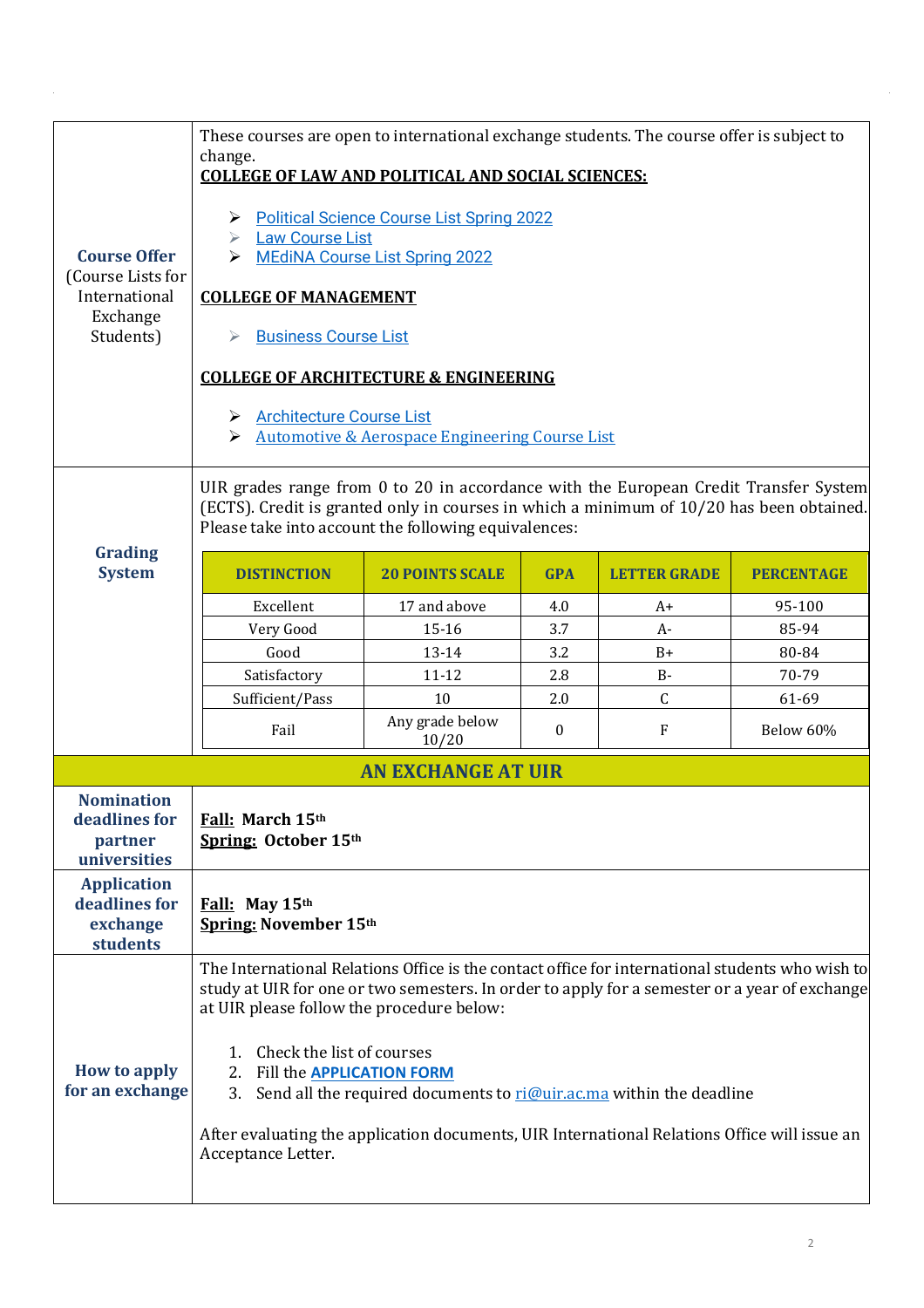| <b>Application</b><br><b>Requirements</b>                       | Language level required: The level required is a B2 in French and a B2 in English,<br>depending on the language the student will be studying.<br>GPA required: minimum of 2.5                                                                                                                                                                                                                                                                                                                                                                                                                                                                                                                     |  |  |  |
|-----------------------------------------------------------------|---------------------------------------------------------------------------------------------------------------------------------------------------------------------------------------------------------------------------------------------------------------------------------------------------------------------------------------------------------------------------------------------------------------------------------------------------------------------------------------------------------------------------------------------------------------------------------------------------------------------------------------------------------------------------------------------------|--|--|--|
| <b>Health</b><br><b>Insurance</b>                               | It is mandatory for all exchange students to request their home insurance to grant them an<br>extension of their health insurance to cover their medical care costs in Morocco during<br>their stay at UIR.                                                                                                                                                                                                                                                                                                                                                                                                                                                                                       |  |  |  |
| <b>Visa</b>                                                     | All students are responsible for getting a Visa to enter and stay in Morocco.<br><b>UIR</b><br>administration will issue a certificate of enrollment to the incoming students to enable<br>them to get their student Visa from the Moroccan Consulate in their home country.<br>List of countries exempted from an entry visa to Morocco                                                                                                                                                                                                                                                                                                                                                          |  |  |  |
|                                                                 | <b>STUDENT SERVICES</b>                                                                                                                                                                                                                                                                                                                                                                                                                                                                                                                                                                                                                                                                           |  |  |  |
| <b>Activities</b><br>available for<br>international<br>students | $\triangleright$ Orientation week<br>► Language courses: Modern Standard Arabic, Moroccan Arabic, French, Spanish, German<br>> Cultural activities: Henna, Clay Pottery Workshop, Arabic calligraphy workshop<br>Trips: Tour of Rabat, Day Trip in Casablanca, Trip to Merzouga<br>➤<br>Sites' visits: Museum of Contemporary Modern Art, Dar El Hadith El Hassania, Souq Sidi<br>Allah El Bahraoui (weekly market)<br>Access to UIR campus services: Sport facilities, Semi-Olympic Swimming Pool, Tennis<br>➤<br>Court, Basketball and Football Field<br>► Participation in UIR Student Clubs: Music, Dance, Debate, Poetry, Model of United Nations,<br>International Model of the Arab League |  |  |  |
| <b>Student</b><br><b>Accommodation</b>                          | The University offers accommodation on campus for all exchange students upon request,<br>depending on the availability of the dorms. We may also arrange host families. UIR Campus:<br>https://www.uir.ac.ma/en/page/residential-offering                                                                                                                                                                                                                                                                                                                                                                                                                                                         |  |  |  |
| <b>Monthly</b><br><b>Accommodation</b><br>cost                  | Campus accommodation: Between 2000 and 3350 MAD per month (depending on single or<br>double room).<br>Host-family accommodation:1200 DH/Week for (1 to 4 weeks reservation) & 1150<br>DH/Week for (5 to 8 weeks reservation) & 1100 DH/Week for (9 to 12 weeks reservation)<br>& 1050 DH/Week (for any booking of more than 13 weeks).                                                                                                                                                                                                                                                                                                                                                            |  |  |  |
| <b>Health</b><br><b>Services</b>                                | UIR offers Medical service (MedHelp) throughout the day. An on-campus Infirmary is<br>available on the ground floor of UIR's Residence 3 for medical assistance and health care<br>services. Moreover, a unit of emergency doctors, nurses and paramedics is available around<br>the clock, 7 days a week, including on holiday.<br>Evacuation by ambulance is possible to any medical clinic in the region of Rabat-Salé.<br>Contact number: +212 (0) 600060030 / +212 (0) 600060040                                                                                                                                                                                                             |  |  |  |
| <b>Transportation</b>                                           | UIR counts with a shuttle bus available to all students and employees for 700 MAD/month.<br>It relates UIR to three neighborhoods: the city center of Rabat (Hassan District), Hay Riad<br>and Temara. For more information, visit the following link: Transportation                                                                                                                                                                                                                                                                                                                                                                                                                             |  |  |  |

 $\hat{\boldsymbol{\gamma}}$